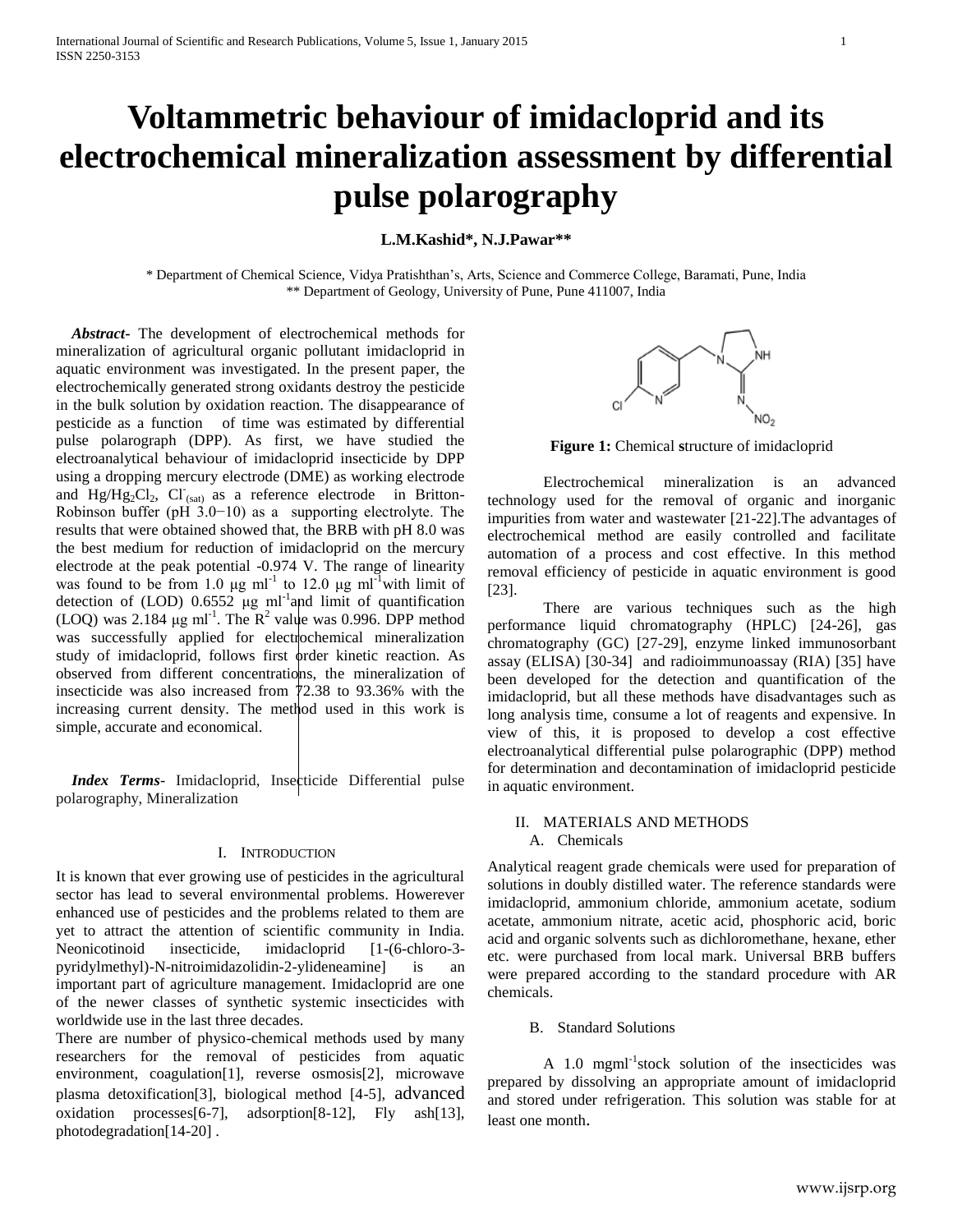## C. Equipments used

Polarographic analyzer model CL-362 supplied by an Elico Ltd, Hyderabad with PC through its RS 232C interface with the help of ELICO's windows based software were used for polarographic measurements. A dropping mercury as a working electrode, saturated calomel as reference and platinum wire as auxiliary electrodes was used. The pH measurements were carried out with the help of Elico pH meter.

## D. DPP determination of imidacloprid insecticide

For differential pulse polarographic studies, dilutions of stock solution were prepared in 0.04M BRB buffer solution at pH 8.0 as a supporting electrolyte to obtain concentration ranging from 1.0  $\mu$ g ml<sup>-1</sup> to 12.0  $\mu$ g ml<sup>-1</sup>. A series of electrochemical experiment was performed in an undivided 10 ml cell with three electrodes system. The solutions were degassed prior to analysis by bubbling purified nitrogen gas through the cell for 5 min and differential pulse polarogram of imidacloprid insecticide were recorded at optimum parameters.

## E. Electrochemical degradation setup

The electrochemical degradation experiments were conducted by batch process using undivided cell of 100 ml capacity. The anode and cathode were located vertically and parallel to each other with an inter electrode gap of 1.0 cm and area of cross section 1.0  $\text{cm}^2$  (simply conductivity cell). The material used as the anode and cathode was platinum. These electrodes were dipped in the aqueous solution containing definite concentration of imidacloprid and ammonium chloride as supporting electrolytes were added in to the electrolytic cell to increase the conductivity of the solution and to decrease the electrolysis time. The solution was constantly stirred at 200 rpm using a magnetic stirrer in order to maintain uniform concentration of the electrolyte solution. A stabilized DC power supply was used as the source of electric current for the experiments. Studies were carried out for the investigation of optimum conditions for the degradation and removal of the imidacloprid solutions by the electrocatalytic oxidation process.

The insecticide imidacloprid in aqueous solution at different time interval were extracted from the electrolysis medium using methylene chloride. The extracts were dried and reconstituted to 0.04 M BRB buffer at pH 8.0. These samples were analyzed Polarographic analyzer using optimum parameters.

## III. RESULTS AND DISCUSSION

# A. Effect of pH

Before application, a quantitative determination of imidacloprid insecticide, additional characterization of the working electrode was performed. DPP polarogram of imidacloprid were recorded in the pH range 3.0 to 10.0 to study the pH dependence on peak potentials (figure 2.0). It is seen that Ip is maximum in the range of pH 6.0-8.0 for the first peak and pH 3.0-6.0 for the second peak. Consequently, the values of Ip are high for the first peak at pH 8.0, which was chosen as the analytical signal for reduction

of imidacloprid insecticides on the mercury electrode at peak potential(Ep) -0.974V.

Therefore the electrochemical reduction of imidacloprid takes place in two waves by a mechanism commonly proposed for the nitro compounds [36-41].The first one corresponds to a fourelectron transfer process to give the hydroxylamine derivative, and the second corresponds to a two-electron transfer get converted in to  $NH<sub>2</sub>$  group



**Figure 2:** Differential pulse polarographic behavior of 10.0 μg ml<sup>-1</sup>imidacloprid insecticide at different BRB pH values; (a) 3.0(b) 4.0 (c) 5.0 (d) 6.0 (e) 7.0 (f) 8.0 (g) 9.0 and (h) 10.0

### B. Optimization of instrumental parameters

For optimizing conditions of DPP instrument, the dependence of Ip and Ep of imidacloprid on scan rate, drop time current range and pulse amplitude has been studied. The scan rate was varied from 3 to 12 mV/s and a maximum response for selected pesticide was obtained at 6 mV/s.



**Figure 3:** Effect of pulse amplitude on Ip of  $10.0 \mu g$  ml<sup>-1</sup>of imidacloprid insecticide at a) 5.0 mV b) 10.0 mV c) 25.0 mV d) 50.0 mV and e) 100.0mV, at pH 8.0, current range 10μA, scan rate 6mV/sec, drop time 1sec.

The effect of the pulse amplitude on the Ip of imidacloprid insecticide from the range of 5.0 to 100 mV shows that a maximum value of Ip of selected pesticides were obtained at 100 mV is higher as compared to that obtained by unoptimised parameters, so 100 mV is chosen as optimum pulse amplitude quantification of insecticide with correlation coefficient 0.998as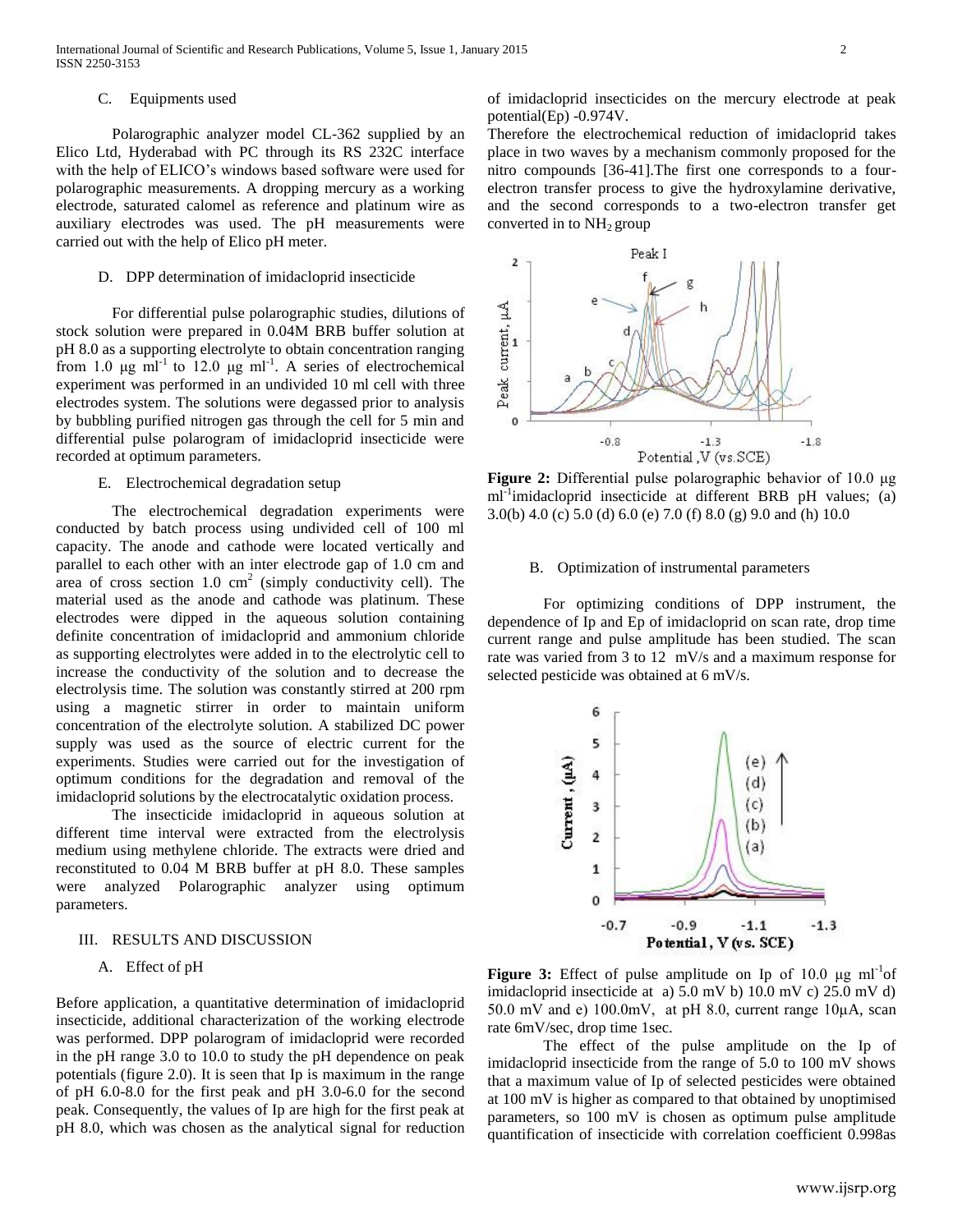shown in **Figure 3.** The optimum parameters used for analysis of insecticide are current range10μA, data acquisition slow, scan rate 6mV/sec, drop time 1sec, scan type forward, scan range start -0.200V end -1.7 V, pulse amplitude 100 mV and cc compensation is 0% .It was also observed that the Ip is linearly proportional to pulse amplitude according to the following equation [1]

$$
Ip (µA) = 0.054x (mV) - 0.084
$$
 [1]

## C. Calibration and method validation of insecticide

A study was carried out using optimum analytical parameters of DPP at peak potential (Ep) -0.974 V, to observe a relationship between Ip and concentration of insecticide, a calibration curve and polarogram has been prepared by a series of standard solution of imidacloprid as shown in **Figure 4.**

The range of linearity was found to be from 1.0  $\mu$ g ml<sup>-1</sup> to 12.0 μg ml<sup>-1</sup> with limit of detection of (LOD)  $0.6552 \mu g$  ml<sup>-</sup> <sup>1</sup> and limit of quantification (LOQ) was 2.184  $\mu$ g ml<sup>-1</sup>. The R<sup>2</sup> value was 0.996. For the determination of precision of the developed method, the reproducibility was calculated from 5 independent measurements of 3.0  $\mu$ g ml<sup>-1</sup> and 6.0  $\mu$ g ml<sup>-1</sup> of imidacloprid solutions on the same day, obtaining relative standard deviations (RSD) of 0.61 % and 0.72% respectively. For the inter-days (within 3 days) accuracy determinations, the RSD for day 1, day 2 and day 3 obtained for measurement of 3.0 μg ml<sup>-1</sup>are 1.123%, 1.524% and 0.894% respectively and for 6.0 μg ml<sup>-1</sup>were 1.12 %, 0.51 % and 1.92 %.



**Figure 4:** Differential pulse polarogram and calibration curve of imidacloprid insecticide at pH 8.0 in BRB buffer solution as a supporting electrolyte obtained at a) 1.0  $\mu$ g ml<sup>-1</sup>b) 2.0  $\mu$ g ml<sup>-1</sup>c)  $3.0 \text{ µg m}$ l<sup>-1</sup>d)  $4.0 \text{ µg m}$ l<sup>-1</sup>e)  $5.0 \text{ µg m}$ l<sup>-1</sup>f)  $6.0 \text{ µg m}$ l<sup>-1</sup>g)  $7.0 \text{ µg m}$ l<sup>-1</sup> <sup>1</sup>h) 8.0 μg ml<sup>-1</sup>i)9.0 μg ml<sup>-1</sup>k) 12.0 μg ml<sup>-1</sup>

In order to determine the accuracy of the proposed method, a recovery study was carried out by the addition of an amount of three different concentrations of imidacloprid (3.0 μg ml<sup>-1</sup>, 6.µg ml<sup>-1</sup> and 9.0µg ml<sup>-1</sup>) into the polarographic cell and measuring the peak currents of respective concentrations. The actual amount of imidacloprid found in the cell were calculated using the obtained regression equation (Ip  $(\mu A)$  =415.5C+0.513). The recoveries obtained were  $97.29 \pm 0.79$  %,  $97.26 \pm 0.40$  % and 99.47  $\pm$  0.40 % respectively.

#### D. Choice of electrode for degradation of insecticide

In order to optimize the process of electrochemical mineralization, the choice of the electrode material plays an important role. The observation on the electrolysis of imidacloprid using different electrodes in an undivided cell was performed. Platinum electrodes showed not only an excellent stability but also offered, higher conductance of current during degradation of insecticides.

### E. Effect of supporting electrolytes

The electrochemical degradation of imidacloprid was performed in different electrolytes. It can be seen that in the presence of ammonium chloride, the mineralization efficiency was increased. From this observation it was concluded that the introduction of Cl<sup>-</sup> containing electrolytes can enhance the degradation efficiency and shorten the degradation time, which may be attributed to the reaction between the generated chlorine/hypochlorite and the insecticide molecule.

The proposed electrode mechanism is as follows When ammonium chloride was used as supporting electrolytes for electrochemical degradation of imidacloprid, at cathode ammonium ion get discharged as given below.

| $\mathrm{NH_4}^+$ |       | $+$ e $-$ NH <sub>3</sub> + H                               |  |                    |
|-------------------|-------|-------------------------------------------------------------|--|--------------------|
| $H^{\circ}$       | $+$ H | $\longrightarrow$ $\rightarrow$ $\rightarrow$ $\rightarrow$ |  | $\lceil 11 \rceil$ |
|                   |       | $2H_2O + 2e^ \longrightarrow H_2 + 2OH^-$ [iii]             |  |                    |

Ammonia gas generated was dissolved in water and only hydrogen gas was collected in electrochemical setup .The hydrogen gas formed, during electrolysis is due to combination of hydrogen radicals. The free radicals also get adsorbed on the electrode. This adsorption phenomenon is responsible for the high catalytic activity of electrode.

In an indirect oxidation process, the anodic reaction that occurs in electrolysis of ammonium chloride involves the oxidation of chloride ions in to chloride radicals. The chlorine radicals can also undergo combination forming strong oxidants molecular chlorine/ hypochlorite [42-43]. The insecticide is then destroyed in to the  $CO<sub>2</sub>$ , NO<sub>3</sub> etc as mineralization products [44] in the bulk solution by oxidation reaction of the generated oxidant. The formation of the reactive chloride species causes an increase in the redox potential of the solution, and can allow the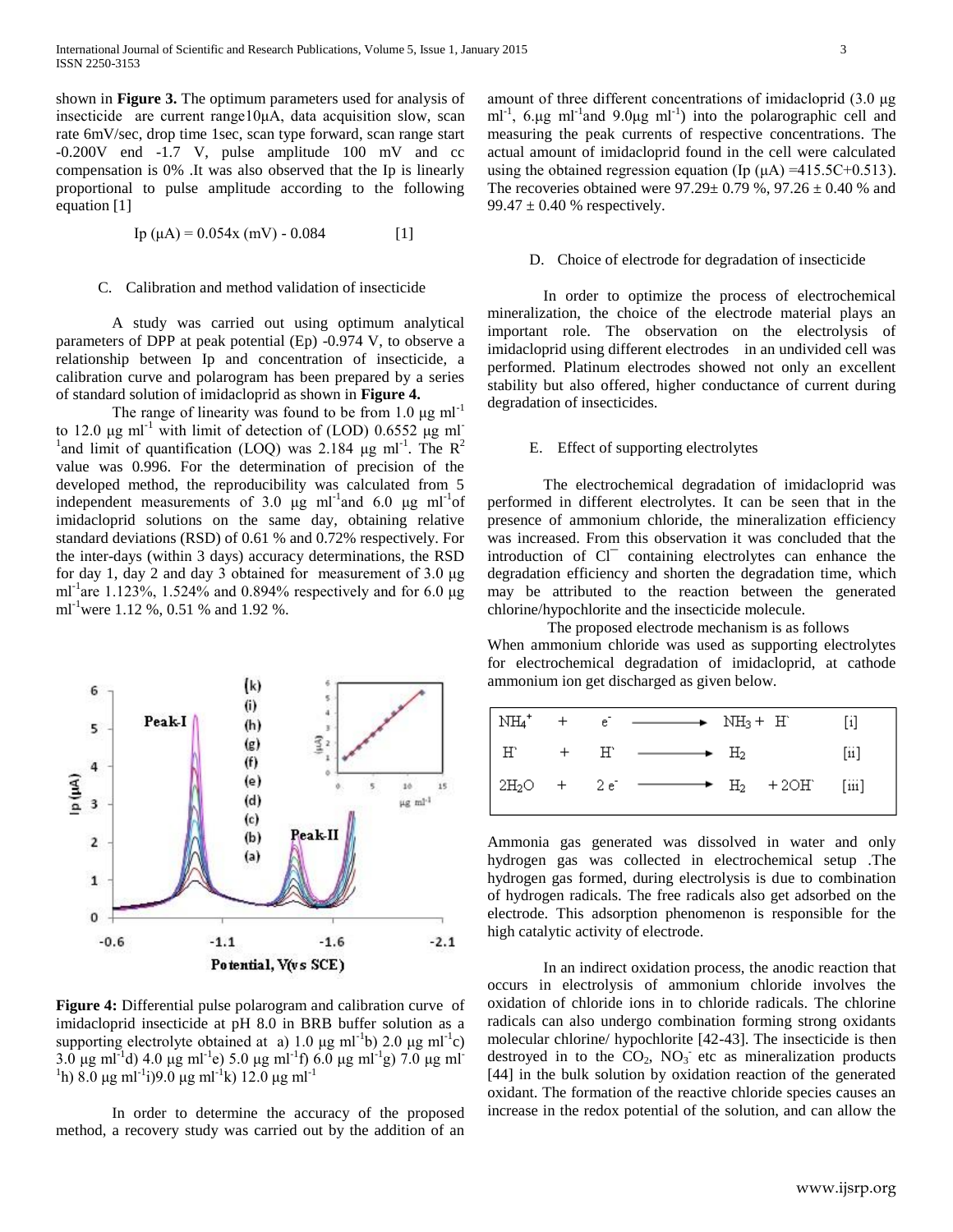oxidation of the imidacloprid insecticides in the treated medium  $[45-47]$ <sup>.</sup>

| CF.                                         | $CI' + e$             | [iv]                      |
|---------------------------------------------|-----------------------|---------------------------|
| $\overline{C}\Gamma$ + $\overline{C}\Gamma$ | Cb.                   | [v]                       |
| In bulk solution                            |                       |                           |
| $Cl_2$ + H <sub>2</sub> O —————             | $HOC1 + H' + C1$ [vi] |                           |
| HOC1                                        | $H^+$<br>+ OCI        | $[\overline{\text{vii}}]$ |

#### F. Electrochemical kinetics study of imidacloprid

The electrochemical degradation of imidacloprid is a simple pseudo-first-order kinetic reaction was attempted. In the indirect electrochemical oxidation process, the insecticide removal rate is proportional to the concentration of the organic compound (pollutant) and to the chlorine/ hypochlorite concentration because the indirect oxidation is mediated by chiorine/hypochlorite. The decreased concentration of insecticide with respect to time is measured by DPP analytical method as shown in **Figure 5**. Therefore, the kinetics for PEST removal is

$$
-\frac{d[PEST]}{dt} = K[PEST][Cl_2] \qquad [2]
$$

Electrochemical oxidation involves the application of an electrical current to the electrolyte to convert chloride to chlorine / hypochlorite. The chlorine / hypochlorite will oxidize the pesticide and then get reduced to chloride ion. The process is then repeated in a catalytic fashion. Therefore, the concentration of chlorine/hypochlorite during the electrolysis is assumed to be a constant, and so equation [2] can be written as a pseudo-firstorder kinetic equation.

$$
-\frac{d[PEST]}{dt} = K[PEST]
$$
 [3]

The degradation rate constant k can be determined by using following first order rate equation (3)

$$
\log C_0/C_t = k \ t \tag{4}
$$

The slope of the plot (not shown) of  $log (C_t/C_0)$  versus time (t) gives the value of rate constant k as shown in figure6.0. Here,  $C_0$  is the initial concentration of neonicotinoids in milligrams per liter, and  $C_t$  is unconsumed concentration of neonicotinoids at time (t). **Table 1.0** provides the rate constant and half lives of imidacloprid. High values of correlation coefficients (above 0.98) indicate that the hypothesis of pseudofirst-order reaction of neonicotinoids removal fit well.

The half-life and rate constant are two most important parameters of the [persistence](http://insects.tamu.edu/extension/bulletins/water/water_01.html#persistence-g) of an insecticide. The effect of current density and concentration of insecticide on the two

parameters were studied separately in ammonium chloride medium. From the kinetics study it was observed that as current density at different concentration increases, the half period of decreases and reaction rate coefficient increases as given in Table 1. It was observed that as current density at different concentration increases, the half period of decreases and reaction rate coefficient increases as shown in Table 1.

**Table: 1.** Electrochemical mineralization of imidacloprid.

| Current<br>density (mA) | <b>Regression equation</b>                                                           | $k(h^{-1})$ | $T_{1/2}$<br>(hrs) | $\mathbb{R}^2$ |
|-------------------------|--------------------------------------------------------------------------------------|-------------|--------------------|----------------|
|                         | [Imidacloprid]= $0.010$ mgml <sup>-1 (3.910x10-6</sup> M), Ep = -0.974 V             |             |                    |                |
| 50                      | y=0.075x+0.009                                                                       | 0.1817      | 3.813              | 0.993          |
| 100                     | y=0.095x+0.024                                                                       | 0.2427      | 2.855              | 0.980          |
| 150                     | y=0.128x+0.004                                                                       | 0.2987      | 2.320              | 0.998          |
| 200                     | $y=0.15x+0.005$                                                                      | 0.3504      | 1.977              | 0.996          |
|                         | [Imidacloprid]= $0.015$ mgml <sup>-1</sup> (5.866x10 <sup>-6</sup> M), Ep = -0.974 V |             |                    |                |
| 50                      | y=0.109x-0.000                                                                       | 0.2510      | 2.760              | 0.998          |
| 100                     | $y=0.136x+0.006$                                                                     | 0.3192      | 2.171              | 0.998          |
| 150                     | y=0.145x+0.044                                                                       | 0.3779      | 1.833              | 0.990          |
| 200                     | $y=0.176x+0.030$                                                                     | 0.4353      | 1.592              | 0.994          |



**Figure 6:** Electrochemical degradation kinetics of imidacloprid insecticide at various current densities at 0.010 mg ml-1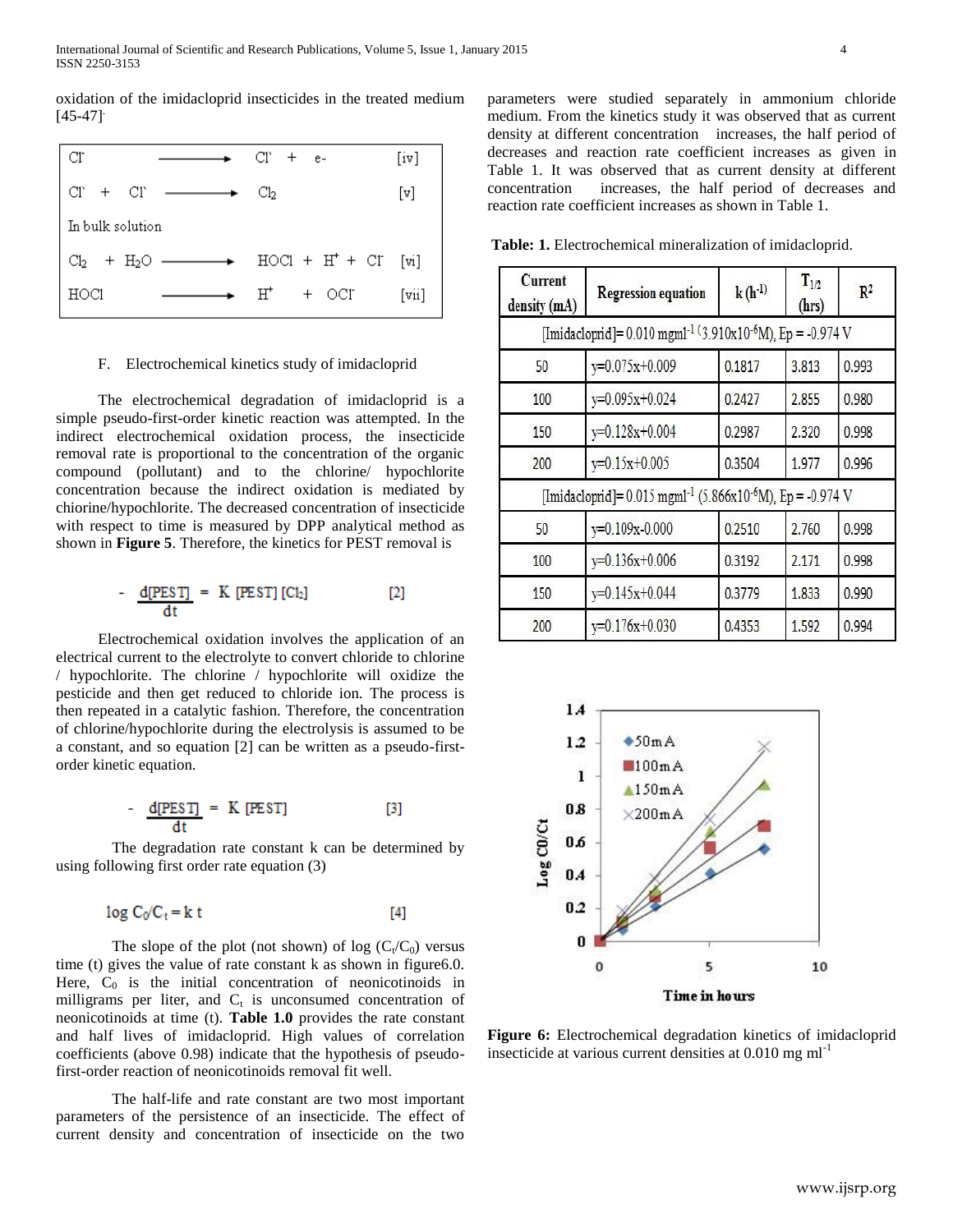### G. Electrochemical mineralization of imidacloprid

The electrochemical degradation and mineralization of neonicotinoid insecticide imidacloprid in an aqueous has been investigated.DPP study was employed for the mineralization study of imidacloprid solutions to measure the peak current at optimum parameters after extraction in dichloromethane before and after electrolysis. The mineralization efficiency was calculated using the relation [5]

$$
\%E = \frac{C_0 - C_t}{C_0} \times 100
$$
 [5]

Where,  $C_0$  is the initial concentration and  $C_t$  is the final concentration value at a time (t) of insecticide solution, respectively.



Figures 7.0: Electrochemical degradation of imidacloprid insecticide at different current density and concentration 0.010  $mg \, ml^{-1}$ 

Initially, the decontamination of insecticide from aquatic environment in different initial concentrations (0.01, 0.015 and 0.020 mgml<sup>-1</sup>) was investigated by indirect electro-oxidation process using platinum electrodes as both anode and cathode at a current density of 50mA in NH<sub>4</sub>Cl electrolyte solution for 7.5 hrs. As the initial concentration of insecticide was increased 0.01 mgml<sup>-1</sup> to 0.020 mg ml<sup>-1</sup>, insecticide degradation efficiencies were increased to 72.38%, 84.95% and 88.24% respectively as shown in figure 7.0. The energy consumptions at  $0.010$  mg ml<sup>-1</sup> and different current density from 50,100,150 and 200 mA of insecticide were  $0.07812 \times 10^{-3}$ ,  $0.333 \times 10^{-3}$ ,  $0.3125 \times 10^{-3}$ , and  $0.2916 \times 10^{-3}$  kWhm<sup>-3</sup> for 7.5 hrs. The sanitization of imidacloprid insecticide from aqueous solutions in different initial concentrations was also investigated by electrochemical

method with different current density of from 50, 100, 150,200 mA in NH4Cl electrolyte solution at the same time. As the current density at 0.01 mgml<sup>-1</sup>l insecticide concentration was increased to 200 mA, imidacloprid degradation efficiencies of 50 mA were increased from 72.38 to 93.36% As observed from different concentrations, the degradation of insecticide were also increased with the increasing current density, but not at expected level..

## H. Conclusion

In this work, electroanalytical DPP technique was successfully applied for the electrochemical degradation and kinetic study of imidacloprid follow first order kinetic reaction. The results show that current density influences the % degradation, rate of reaction and half life of the imidacloprid insecticides. Finally, it can be concluded that the proposed DPP method which are sensitive, accurate, precise, fast and low cost methods were successfully developed for the determination of insecticide in water environment. This method has a great potential as an alternative method for this application in the future.

#### ACKNOWLEDGMENT

The work has been carried out under the UGC research project and their financial support is acknowledged. The authors also would like to thanks Principal, Vidya Pratishthans, Arts, Science and Commerce College for giving all possible facilities to carry out the research work.

#### **REFERENCES**

- [1] Robeck, G.G., K.A.Dostal, J.M.Cohen and J.F.Kreisel, Effectiveness of Water treatment processes in pesticides Removal'', Water works Assn., J.Amer. vol. 57, 1965, pp. 181-199.
- [2] Chian, E.S.K. W.N.Bruce and H.H.P.Fang, "Removal of Pesticides by Reverse Osmosis". Environ Sci. & Technol., vol*.,* 9 (1), 1975, pp. 52- 58.
- [3] Bailin, L.J., B.L.Hertzler and D.A.Oberaeker, "Development of Microwave Plasma Detoxification Process for Hazardous Wastes–Part–I", .Environ Sci.Technol vol*.,* 12, 1978, pp.834-840.
- [4] Schmidt, S.K., S. Simkins, and M. Alexander, "Models for the kinetics of biodegradation of organic compounds not supporting growth", Appl. Environ. Microbiol., vol.,50, 1985, pp.323-331.
- [5] Cannon, F.S.and P.V.Roberts, "Activated Carbon: Sorption of DOC from Wastewater", J.Environ. Engg. Divn.ASCE, vol., 108, (4), 1982, pp. 766-783.
- [6] W.H.Glazee, J.W.Kang and D.H.Chapin, "The chemistry of water treatment processes involving ozone, hydrogen peroxide and ultraviolet radiation", Clone Sci Eng., Vol. 9, 1967, pp. 33S-2.
- [7] O. Legrini, E. Cliveros E and A.M.Braun , "Photochemical processes for retreatment", Chem. Rev., vol., 93, 1993, pp.671-696.
- [8] J.A.Carollo, "The Removal of DDT by Water supplies", J.Amer. Water Works Assn. vol.37, 1945, pp.1310-1317.
- [9] Thakkar, N. and P.L.Muthal, "Granular activated carbon in pesticide removal Indian", J.Environ.Hlth, vol. 22(2), 1980, pp. 124-129.
- [10] Fabre, B.J.Ayele, M.Mazet and P. Lafrance , "Removal of Pentachlorophenol by Adsorption onto various materials: the effect of Organic Co-adsorbates (Humic Substances and Lindane)," Review Sci.Eau., vol*.* 3 (3), 1990, pp. 277-292.
- [11] Weber, W.J. and J.P.Gould,"Sorption of organic pesticides from aqueous solution", Chapter 23 in Organic pesticides in the environment, Advance Chem. Series. 60. Rosen A.A. and H.F.Kraybilll (Eds.), Advance Chem. Series. 60. Rosen A.A. and H.F.Kraybilll American Chemical Society Washington, 1966, pp.280-304.